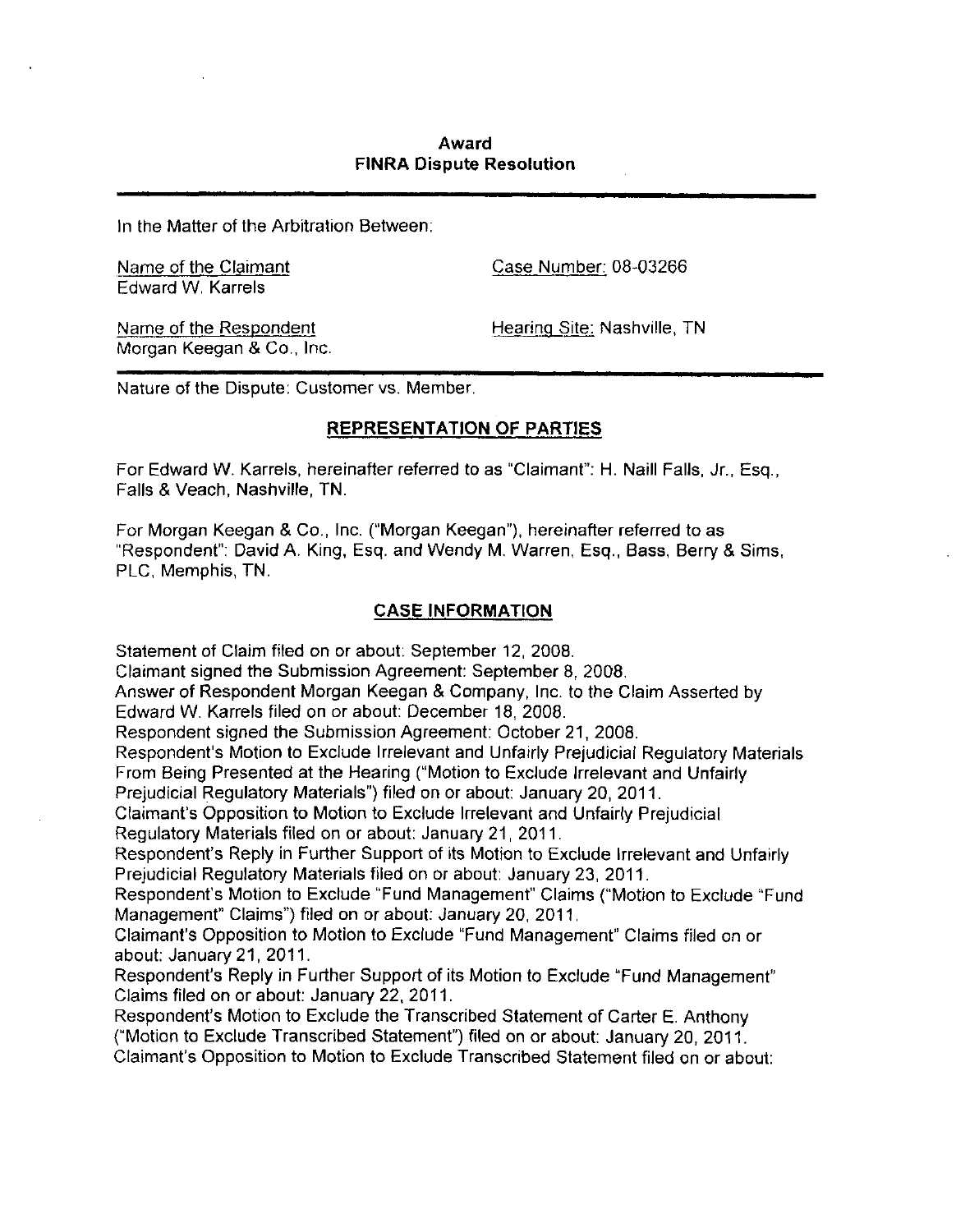FINRA Dispute Resolution Arbitration No. 08-03266 Award Page 2 of 5

January 21, 2011.

# **CASE SUMMARY**

Claimant asserted the following causes of action: recommendation of unsuitable transactions; failure to disclose material facts; reckless and negligent advice; breach of fiduciary duties; violation of state and federal securities laws; violation of the Tennessee Consumer Protection Act; and, violation of the common law of Tennessee. The causes of action relate to the purchase of the Regions Morgan Keegan Select Intermediate Fund in Claimant's account.

Unless specifically admitted in its Answer, Respondent denied the allegations made in the Statement of Claim, and asserted various affirmative defenses.

# **RELIEF REQUESTED**

In the Statement of Claim, Claimant requested an unspecified amount of compensatory damages plus interest and all other relief permitted by the Tennessee Securities Act and the Tennessee Consumer Protection Act, attorneys' fees, litigation expenses, punitive damages, and such further relief as the undersigned arbitrators (the "Panel") deemed just and proper.

At the close of the hearing, Claimant requested compensatory damages of \$1,356,562.00, costs of \$18,500.00, and an award of attorneys' fees equal to one-third of the compensatory damages awarded.

Respondent requested dismissal of the Statement of Claim, costs, attorneys' fees, that the Panel assess all FINRA costs and assessments against Claimant, and such other further and general relief to which Respondent may be entitled.

## **OTHER ISSUES CONSIDERED AND DECIDED**

The undersigned arbitrators acknowledge that they have read the pleadings and other materials filed by the parties.

During the evidentiary hearing, the Panel granted Respondent's Motion to Exclude Irrelevant and Unfairly Prejudicial Regulatory Materials, denied Respondent's Motion to Exclude "Fund Management" Claims, and denied Respondent's Motion to Exclude Transcribed Statement.

The parties have agreed that the Award in this matter may be executed in counterpart copies or that a handwritten, signed Award may be entered.

# **AWARD**

After considering the pleadings, the testimony and evidence presented at the hearing.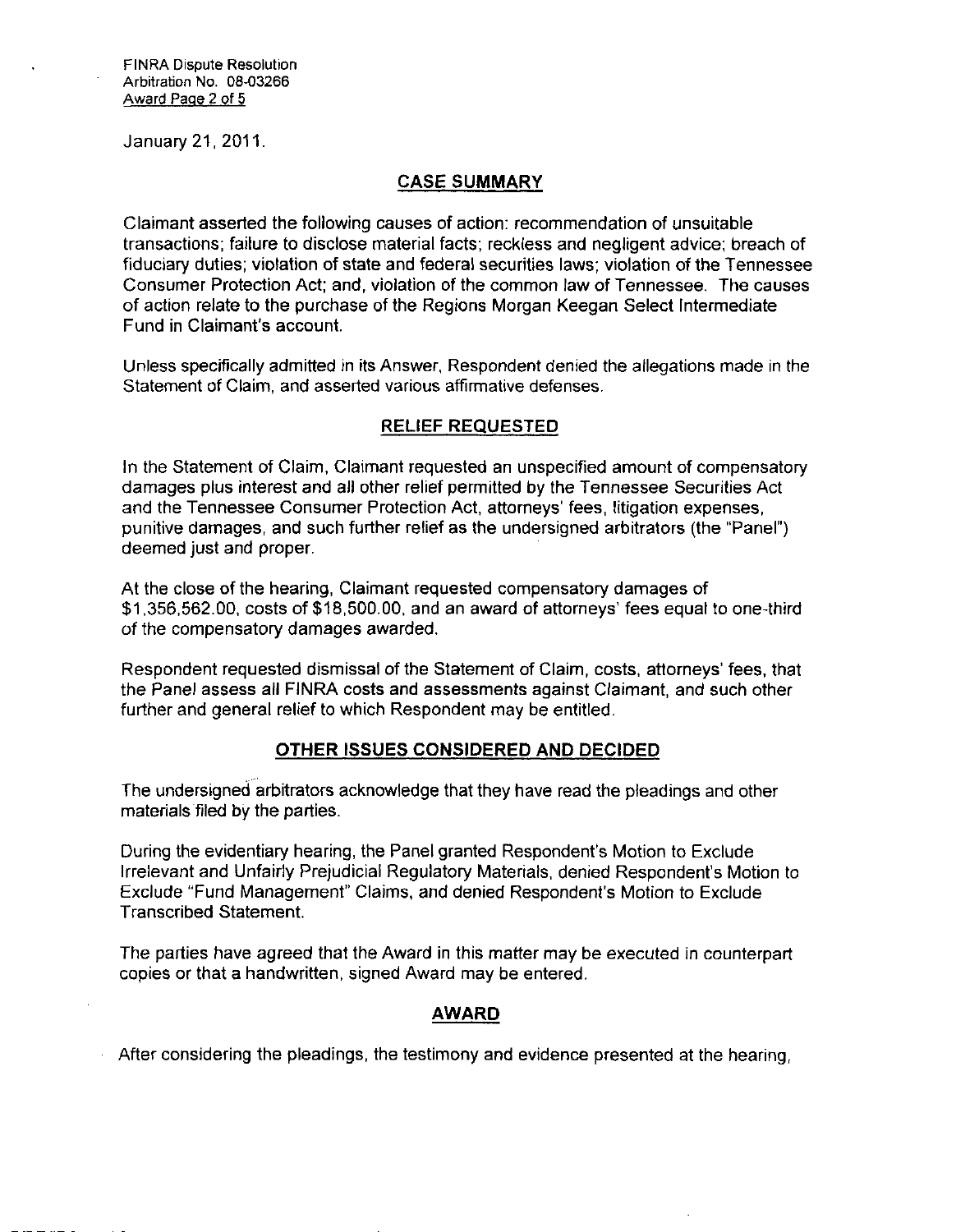FINRA Dispute Resolution Arbitration No. 08-03266 Award Page 3 of 5

the Panel has decided in full and final resolution of the issues submitted for determination as follows:

Respondent is liable and shall pay to Claimant compensatory damages in the sum of \$283,708.00, pre- and post-judgment interest specifically denied.

Respondent is liable and shall pay to Claimant attorneys' fees in the sum of \$70,927.00 and costs in the sum of \$18,500.00 pursuant to T.C.A. Section 48-2-122(f).

Any and all claims for relief not specifically addressed herein, including Claimant's request for punitive damages and Respondent's request for attorneys' fees, are denied.

# **FEES**

**Pursuant to the Code of Arbitration Procedure, the following fees are assessed:** 

#### **Filing Fees**

| FINRA Dispute Resolution assessed a filing fee* for each claim: |               |
|-----------------------------------------------------------------|---------------|
| Initial claim filing fee                                        | $= $1,250.00$ |

\*The filing fee is made up of a non-refundable and a refundable portion.

#### **Member Fees**

Member fees are assessed to each member firm that is a party in these proceedings or to the member firm(s) that employed the associated person(s) at the time of the event(s) giving rise to the dispute. Accordingly, as a party and a member firm, Respondent is assessed the following:

| Member surcharge        | $=$ \$1,500.00 |
|-------------------------|----------------|
| Pre-hearing process fee | $=$ \$ 750.00  |
| Hearing process fee     | $=$ \$2,200.00 |

#### **Adjournment Fees**

Adjournments granted during these proceedings for which fees were assessed:  $A$  and the se proceeding these proceedings for which fees were assessed:  $\mathcal{A}$ 

| November 17-20, 2009, adjournment by Claimant | $=$ \$1,000.00 |
|-----------------------------------------------|----------------|
|                                               |                |

**The Panel has assessed the total adjournment fee of \$1,000.00 to Claimant.** 

**Discovery-Related Motion Fees** 

| One (1) decision on a discovery-related motion on the papers |               |
|--------------------------------------------------------------|---------------|
| with one $(1)$ arbitrator $@$ \$200.00/decision              | $=$ \$ 200.00 |
| Respondent submitted one (1) discovery-related motion        |               |
|                                                              |               |

Total Discovery-Related Motion Fees

 $= $ 200.00$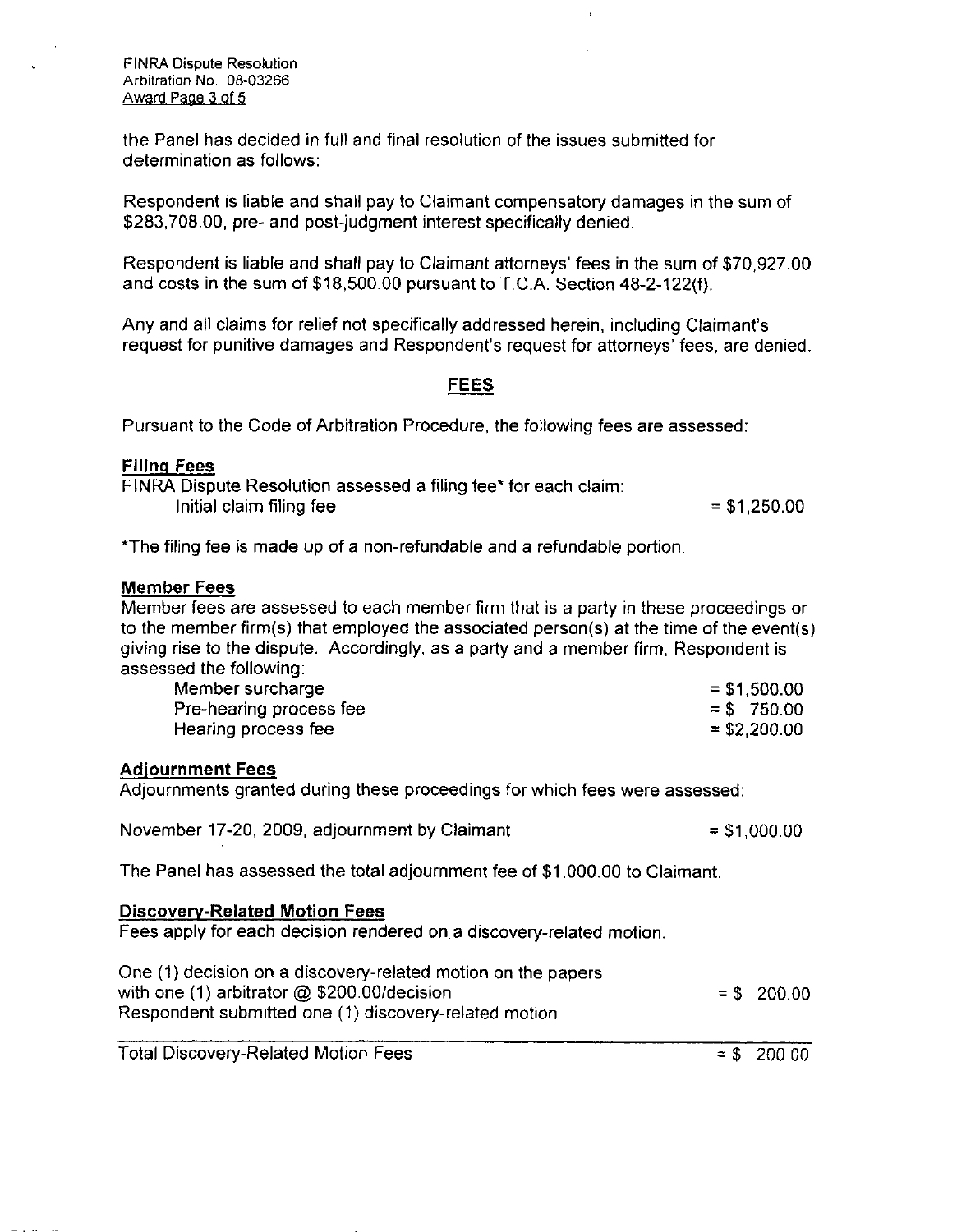The Panel has assessed \$100.00 of the discovery-related motion fees to Claimant

The Panel has assessed \$100.00 of the discovery-related motion fees to Respondent.

### Hearing Session Fees and Assessments

The Panel has assessed hearing session fees for each session conducted. A session is any meeting between the parties and the arbitrator(s), including a pre-hearing conference with the arbitrator(s) that lasts four (4) hours or less. Fees associated with these proceedings are:

| One (1) Pre-hearing session with the Panel $@$ \$1,000.00/session |                  |            | $= $1,000.00$ |
|-------------------------------------------------------------------|------------------|------------|---------------|
| Pre-hearing conference: January 23, 2009                          |                  | 1 session  |               |
| Seven (7) Hearing sessions @ \$1,000.00/session                   |                  |            | $= $7,000.00$ |
| <b>Hearing Dates:</b>                                             | January 25, 2011 | 2 sessions |               |
|                                                                   | January 26, 2011 | 2 sessions |               |
|                                                                   | January 27, 2011 | 3 sessions |               |

Total Hearing Session Fees  $= $8,000.00$ 

The Panel has assessed \$4,000.00 of the hearing session fees to Claimant.

The Panel has assessed \$4,000.00 of the hearing session fees to Respondent.

All balances are payable to FINRA Dispute Resolution and are due upon receipt.

## **ARBITRATION PANEL**

| Kendall P. Hill               | $\bullet$                | Public Arbitrator, Presiding Chairperson |
|-------------------------------|--------------------------|------------------------------------------|
| Kenneth M. Jackson            | $\overline{\phantom{0}}$ | <b>Public Arbitrator</b>                 |
| Lovella L. Richardson, Ed. D. | $\sim$                   | Non-Public Arbitrator                    |

## **Concurring Arbitrators' Signatures**

/s/ Kendall P. Hill Signature Date Public Arbitrator, Presiding Chairperson

/s/ Kenneth M. Jackson Signature Date Public Arbitrator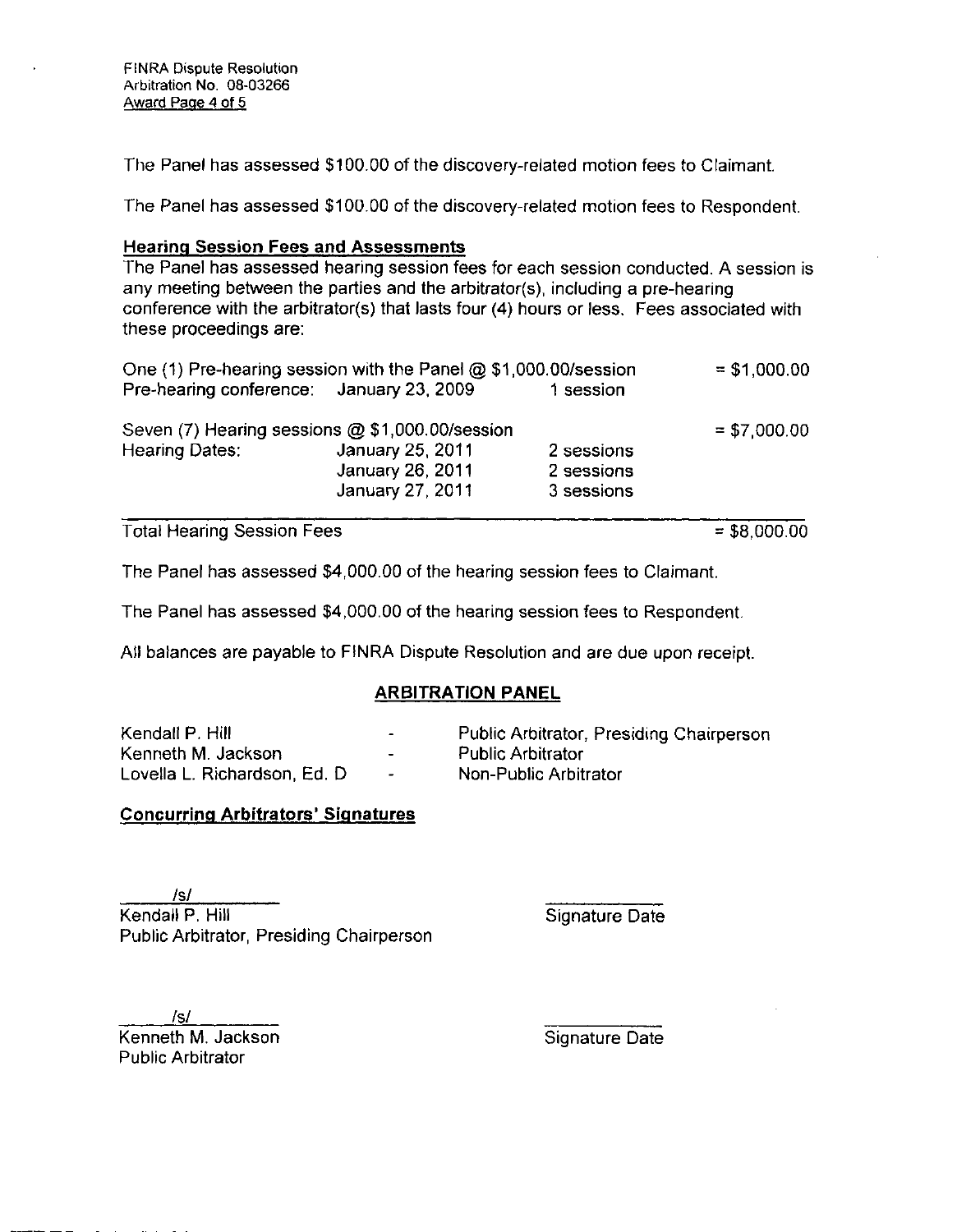FINRA Dispute Resolution Arbitration No. 08-03266 Award Page 5 of 5

*Is/* 

Lovella L. Richardson, Ed. D Signature Date Non-Public Arbitrator

February 10. 2011 Date of Service (For FINRA Dispute Resolution use only)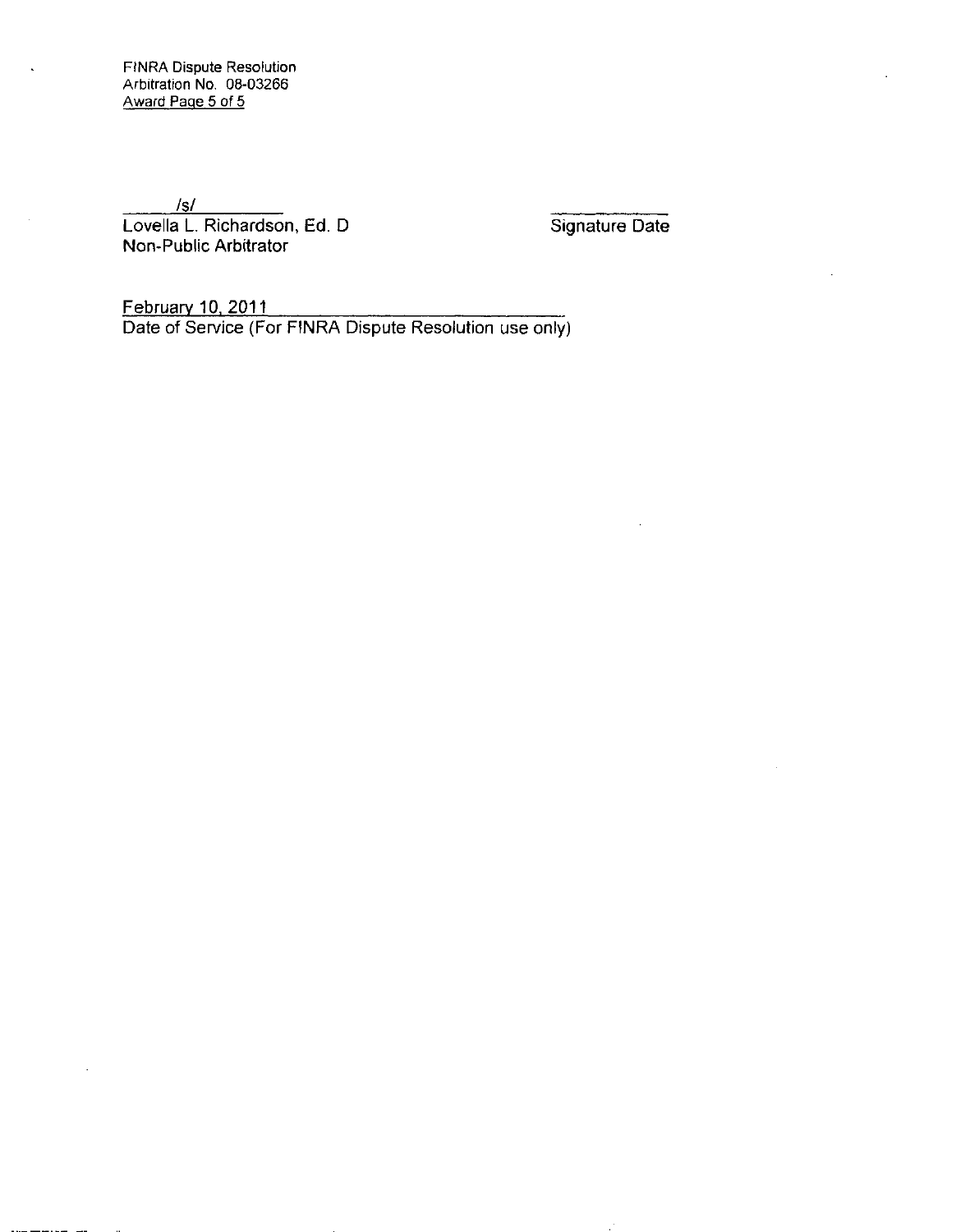FINRA Dispute Resolution Arbitration No. 08-03266 Award Page 4 of 5

The Panel has assessed \$100.00 of the discovery-related motion fees to Claimant.

The Panel has assessed \$100.00 of the discovery-related motion fees to Respondent.

### **Hearing Session Feea and Aaseasmenta**

The Panel has assessed hearing session fees for each session conducted. A session is any meeting between the parties and the arbitrator(s), ncluding a pre-fiearing conference with the arbitrator(3) that lasts four (4) hourjs or less. Fees associated with these proceedings are;

| Pre-hearing conference: January 23, 2009<br>session                                                                                                                            |               |
|--------------------------------------------------------------------------------------------------------------------------------------------------------------------------------|---------------|
| Seven (7) Hearing sessions @ \$1,000.00/session<br>January 25, 2011<br>2 sessions<br>Hearing Dates:<br>January 26, 2011<br>2 sessions<br>January 27, 2011<br><b>8</b> sessions | $= $7,000.00$ |

Total Hearing Session Fees =  $\frac{1}{2}$  = \$8,000.00

The Panel has assessed \$4,000.00 of the hearing session fees to Claimant.

The Panel has assessed \$4,000.00 of the hearing session fees to Respondent.

All balances are payable to FINRA Dispute Resolution and are due upon receipt.

# **ARBITRATION PANEL**

Kendall P. Hill Kenneth M. Jackson Lovella L. Richardson, Ed. D

Public Arbitrator, Presiding Chairperson Public Arbitrator

Non-Publlc Arbitrator

#### **Concurring Arbitrators\* Signatures**

Kendall P. Hill Public Arbitrator, Presiding Chairperson

Kenneth M. Jackson Public Arbitrator

Signature Date **iL** 

Signature Date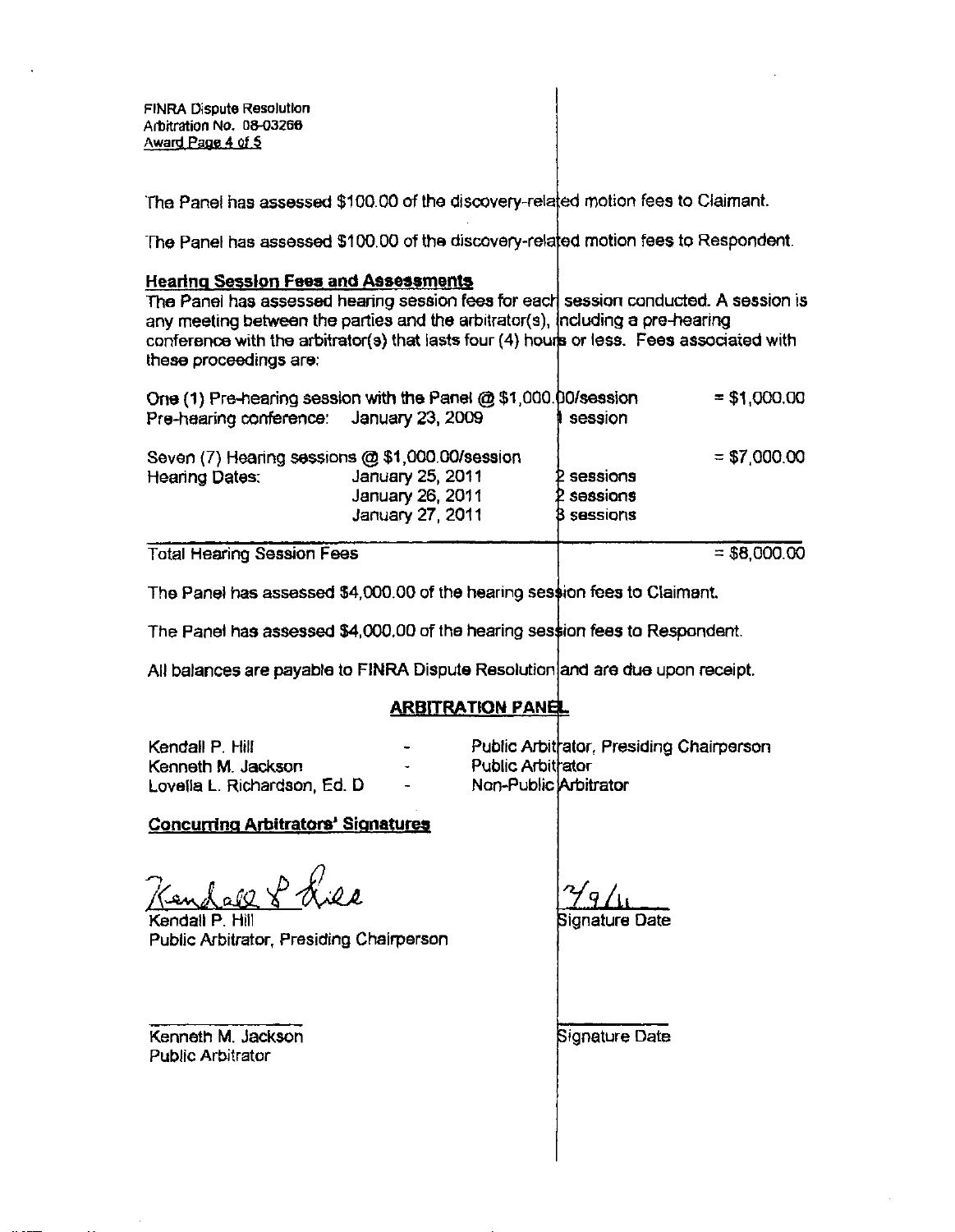**FINRA Dispute Resolution Arbitration No. 08-03266 Award Page 4 of 5** 

**The Panel has assessed \$100.00 of the discovery-related motion fees to ClaimanL** 

**The Panel has assessed \$100.00 of the discovery-related motion fees to Respondent.** 

#### **Hearing Session Fees and Aasesaments**

**The Panel has assessed hearing session fees for each sesjslon conducted. A session is any meeting between the parties and the arbitrator(s), including a pre-hearing conference with the arbitrator(s) that lasts four (4) fiours or ess. Fees associated with these proceedings are:** 

| Pre-hearing conference: January 23, 2009                          | One (1) Pre-hearing session with the Panel @ \$1,000.00/session | session                                | $= $1,000.00$ |
|-------------------------------------------------------------------|-----------------------------------------------------------------|----------------------------------------|---------------|
| Seven (7) Hearing sessions @ \$1,000.00/session<br>Hearing Dates: | January 25, 2011<br>January 26, 2011<br>January 27, 2011        | 2 sessions<br>2 sessions<br>3 sessions | $= $7,000.00$ |
| <b>Total Hearing Session Fees</b>                                 |                                                                 |                                        | $= $8,000.00$ |

The Panel has assessed \$4,000.00 of the hearing session faes to Claimant.

The Panel has assessed \$4,000.00 of the hearing session fees to Respondent.

All balances are payable to FINRA Dispute Resolution and are due upon receipt.

#### **ARBITRATION PANEL**

**Kendall P. Hill Kenneth M. Jackson Lovella L. Richardson, Ed. D** 

**Public Arbitrator. Presiding Chairperson Public Arbitrator** 

**Non-Public Arbltrjator** 

**Concurring Arbitrators' Signatures** 

**Kendall P. Hill Public Arbitrator, Presiding Chairperson** 

**Kenneth M. Public Arbitrato** 

**Signature Date** 

**-20 n**  Signa**t**ure Dat